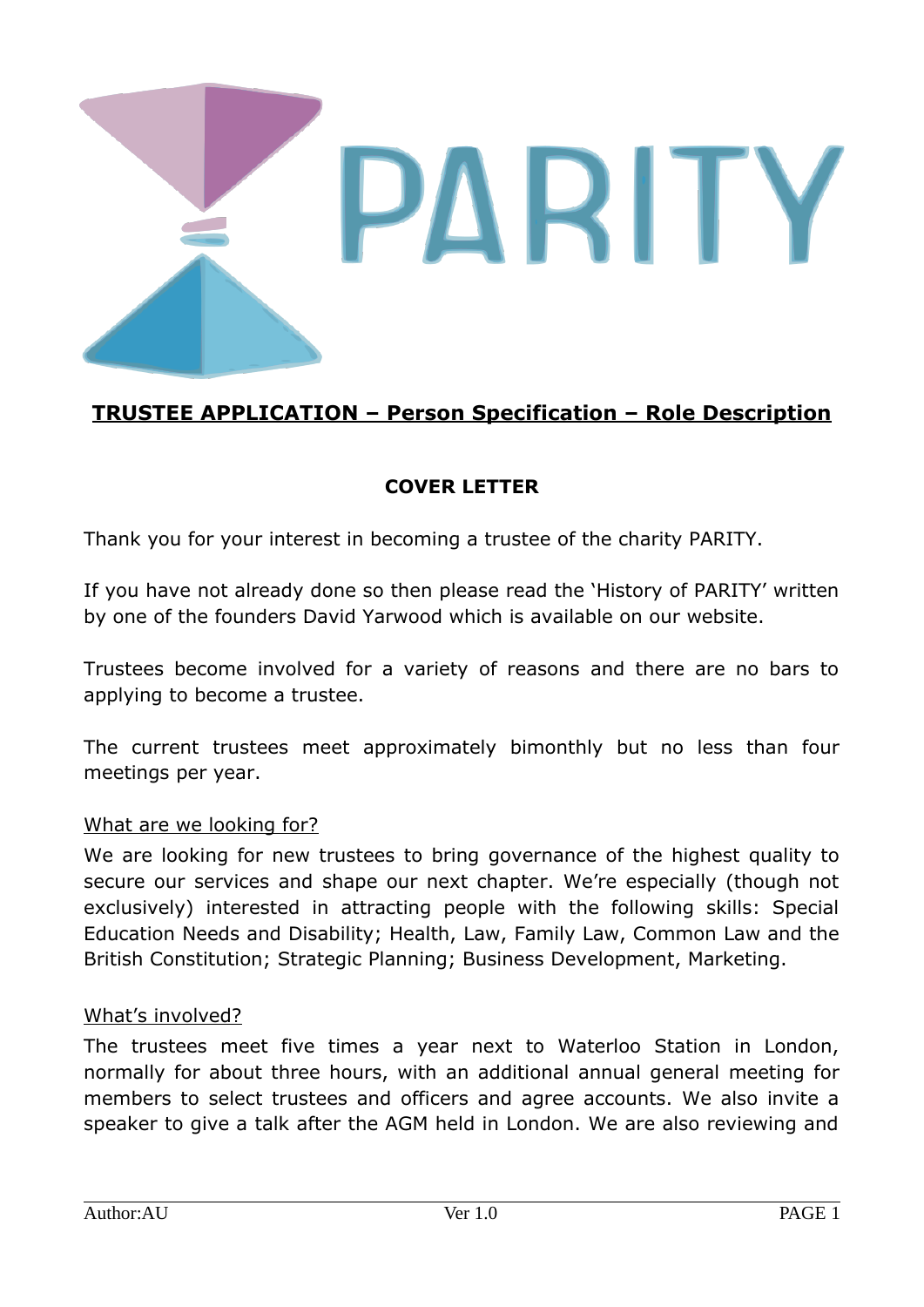considering the direction and strategy so as to develop a three year business plan.

Trustees are expected to actively contribute between meetings and be prepared at meetings having read all circulated material.

There are currently twelve standing committees each with several trustees on each and this is will be reviewed annually:

- 1. Business Planning & Strategy
- 2. Information Technology
- 3. PR Press & Media
- 4. Recruitment
- 5. Marketing Membership and Fundraising
- 6. New Briefing
- 7. Education
- 8. Domestic Abuse
- 9. General Discrimination
- 10. Equal Parenting
- 11. Health
- 12. Regulatory Affairs & Risk Reduction and Finance

Trustees receive membership of the NCVO and asked to read the materials on the role of trustee and are reimbursed for reasonable travel expenses.

To apply submit a C.V. and an expression of interest (no more than 2 sides of A4) which addresses the person specification and the level of commitment you can make to [secretary@parity.charity](mailto:secretary@parity.charity).

Should you wish to speak to the Chair then please email him in the first instance on chair@parity.charity

Thank you.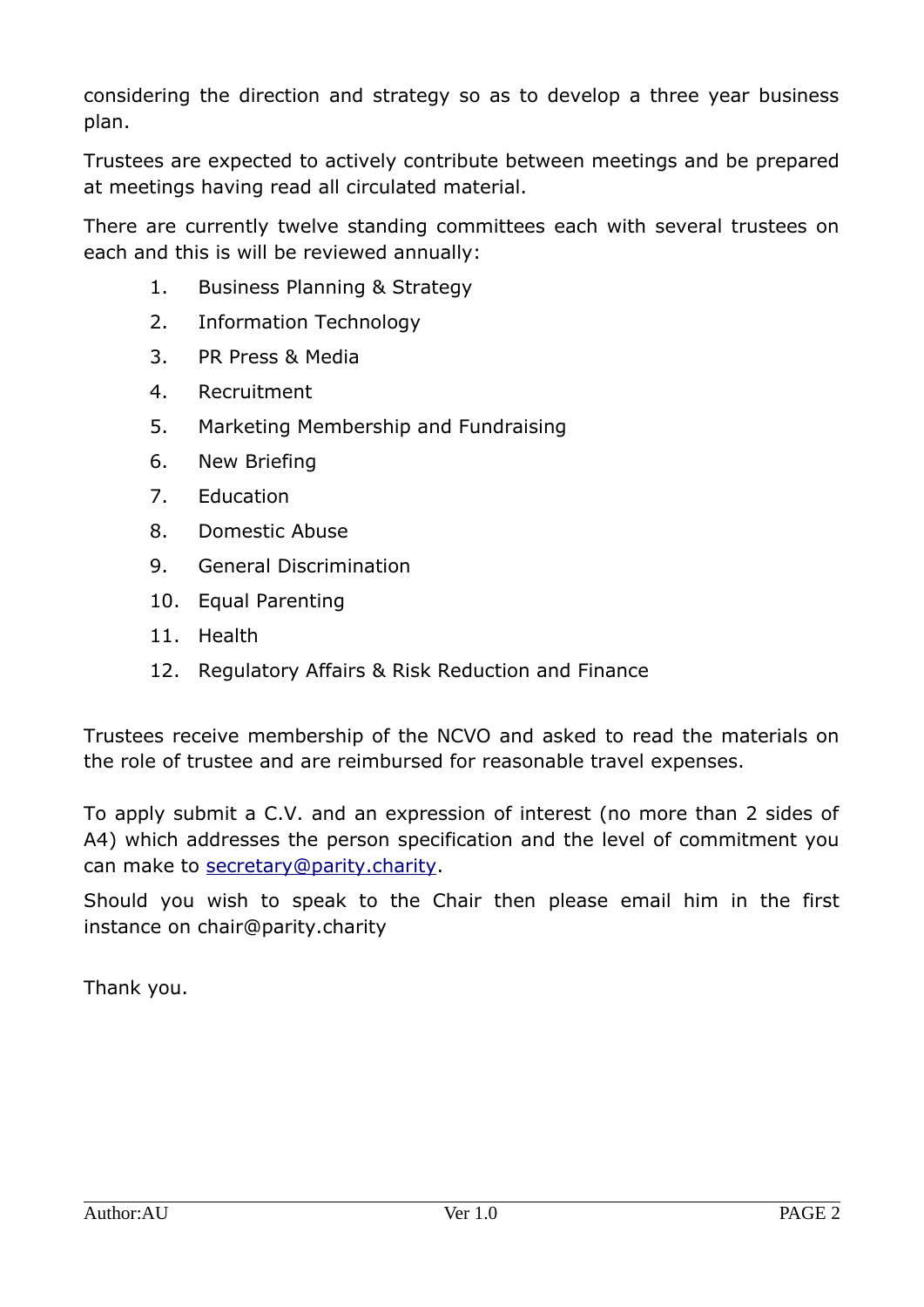## **The Role of Trustee**

#### Overall Purpose

Trustees are the governing body of the charity and are ultimately responsible for all the charity's activities, efficient administration and financial viability. Trustees work to provide vision, direction and oversight to ensure that PARITY fulfils its charitable objectives.

Trustees must endeavour to ensure financial stability, protect the charity's assets, and oversee the proper investment of funds and risk management. By providing leadership and helping to develop a culture of excellence, trustees seek to uphold the highest levels of probity, financial stewardship and corporate performance.

PARITY subscribes to Lord Nolan's 7 principles of public life:

- Selflessness
- Integrity
- Objectivity
- Accountability
- Openness
- Honesty
- Leadership

#### *<https://www.gov.uk/government/publications/the-7-principles-of-public-life>*

#### Collective roles

In collaboration with the Chairman and the entire Board, Trustees will:

- Attend and participate in all Board meetings and discharge corporate roles as outlined above;
- Approve the strategic plan and annual budget, the annual report and accounts;
- monitor performance and receive auditors' report.
- Contribute to Board of Trustee nominations to ensure the quality and diversity of the board's composition.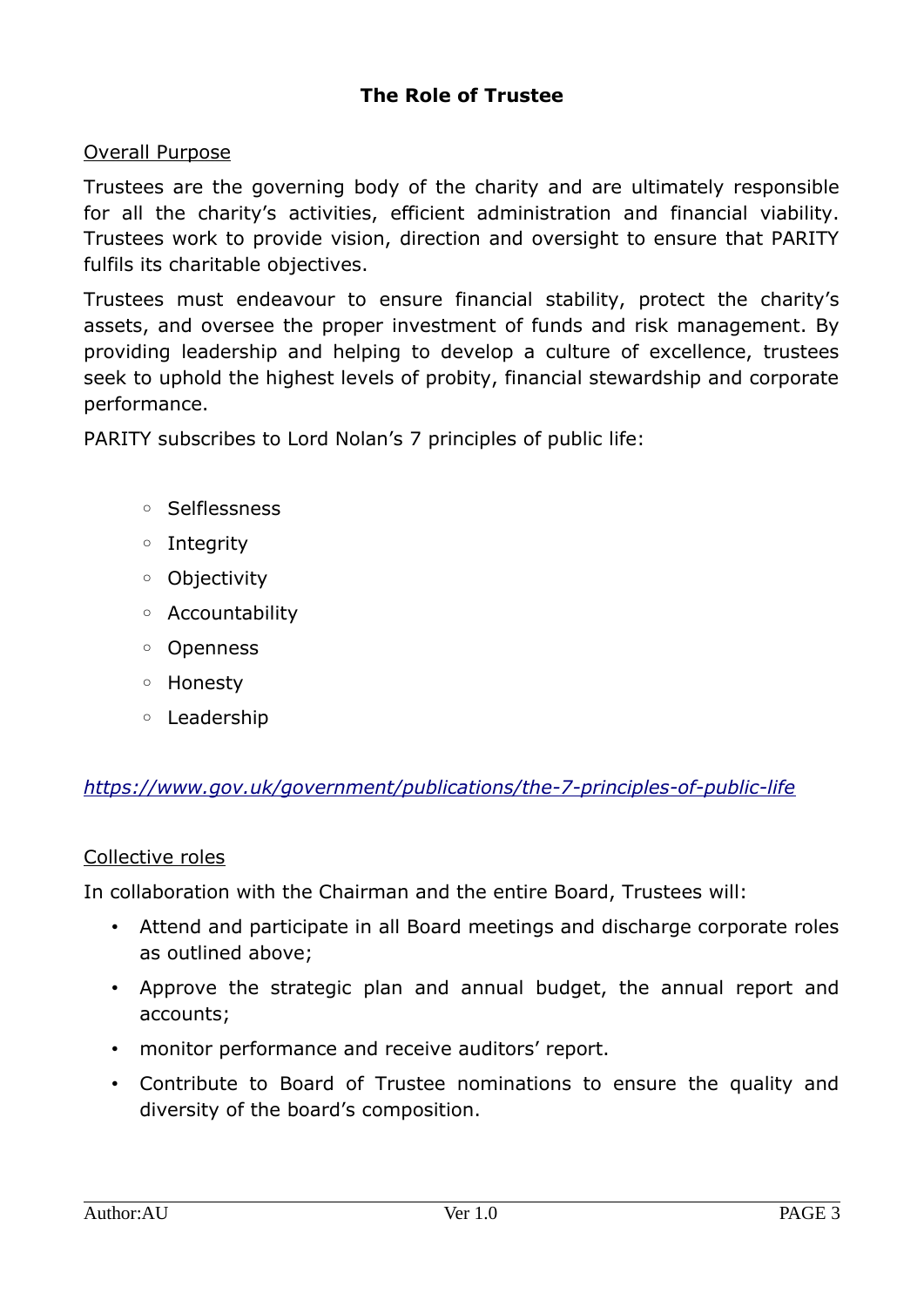- Ensure clear strategic direction and define goals, targets and risk parameters.
- Protect the reputation of PARITY and promote its vision and mission.
- Ensure the charity complies with its articles, charity law, company law and any other relevant legislation or regulations.
- Stay up to date with charity law, company law, other relevant legislation, and with the environment in which PARITY operates through news, publications, social media, conferences and networking and wide reading.
- Use any specific skills, knowledge or experience to help the Board reach sound decisions.
- Uphold all decisions properly made by the Board.
- Maintain appropriate confidentiality, disclose any conflicts of interest and abide by the charity's Code of Conduct, Nolan's principles, policies and procedures.

## Individual Duties

- Provide strategic overview and a corporate perspective at meetings of Board committees.
- Develop thinking on issues that do not fit within traditional committee structures through attendance at ad hoc working groups.
- Participate when required in standing committees and represent the organisation externally and play a role in the development of effective partnerships with stakeholders and other organisations.
- Attend and prepare conscientiously for all meetings; participate fully, considering carefully the views of others and acting corporately in the best interests of PARITY.
- Provide timely responses to requests for expertise. Maintain confidentiality at all times.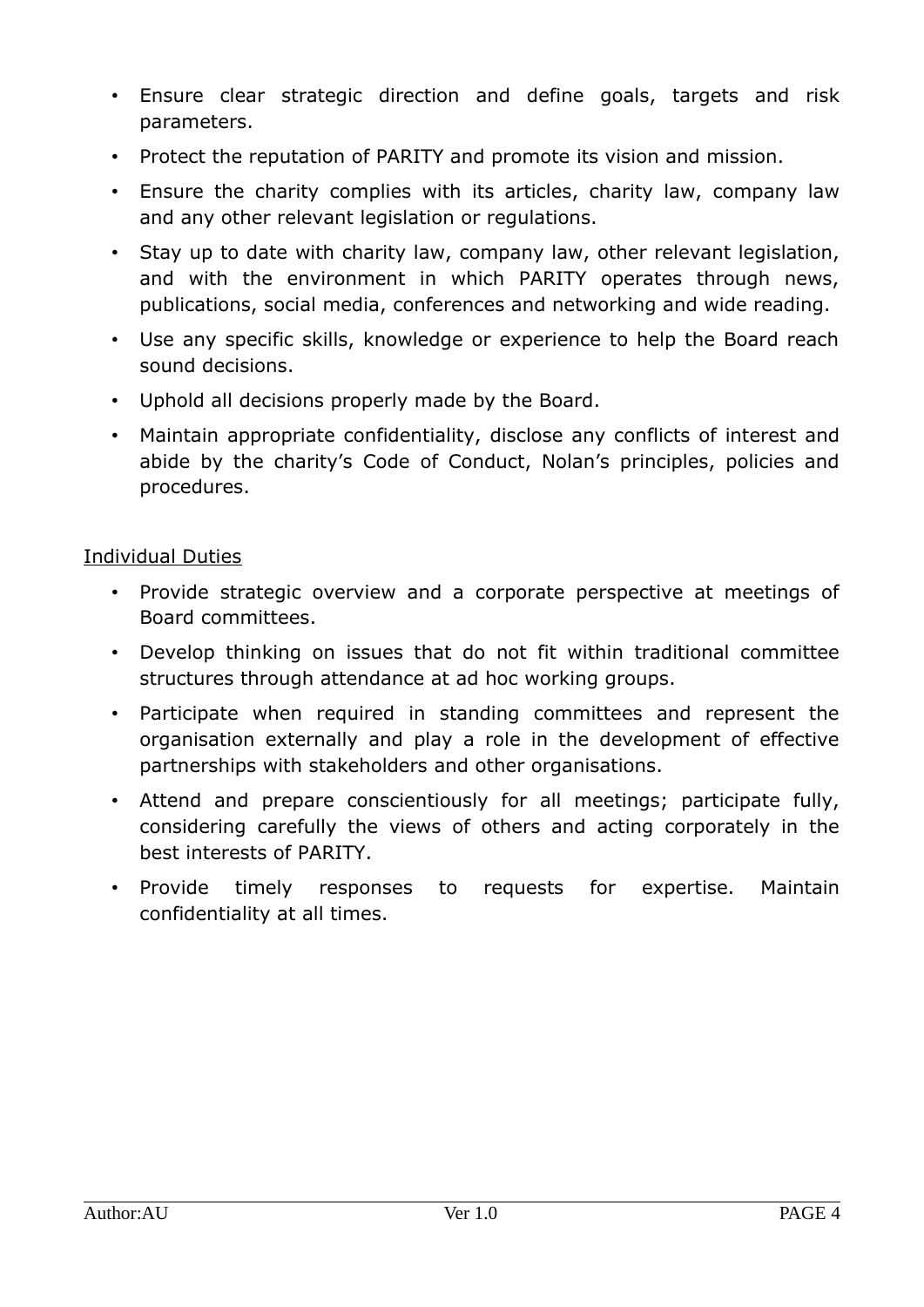### **Person specification**

To serve as a trustee of PARITY an individual needs to demonstrate the following skills, abilities and personal qualities:

#### Knowledge and experience

- Strategic vision and the ability to think creatively.
- The ability to work effectively as part of a team.
- The ability to listen to, read and assimilate information quickly and effectively.
- The ability to act corporately and collaboratively and reach objective and shared decisions.
- An understanding of sex discrimination and the effects of living with it, together with an appreciation of the work that PARITY does.
- An understanding of the role of a Trustee and the desire and ability to take part in committee work along with a commitment to attend meetings and undertake associated work.
- The ability to communicate with a wide variety of people, including MP's, judges, civil servants, CEO's and other stakeholders.
- The ability to act as an ambassador for PARITY, with the potential to speak at public engagements where requested, and to assist in building awareness and funds for PARITY.

#### Skills and abilities

We are seeking skills in the following areas:

- Strategic planning
- Business development
- Disability or special educational needs policy and practice
- Health
- Law
- Family Law
- Common Law and the British Constitution
- Marketing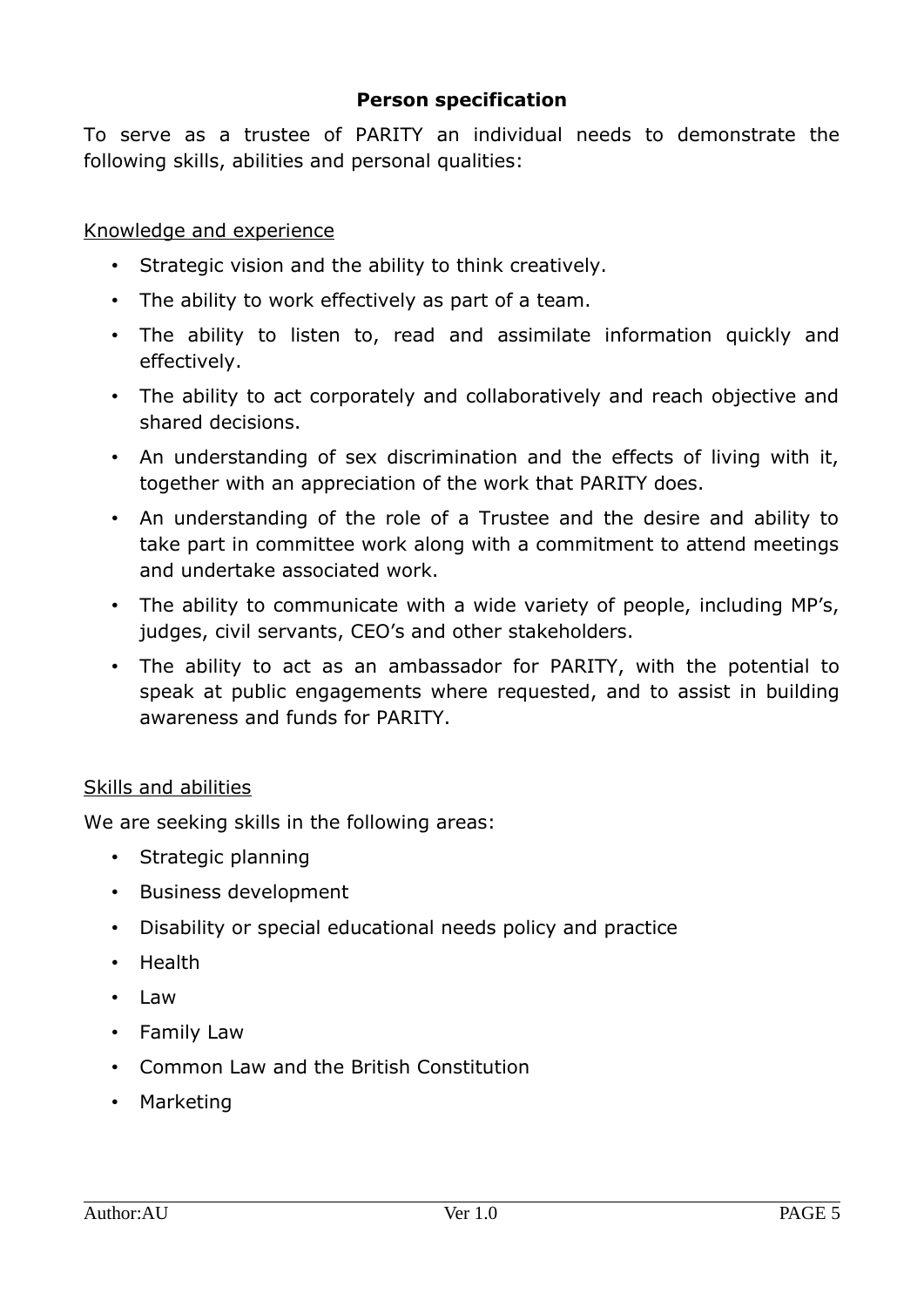Personal style and behaviour

- Empathy with the cause and a commitment to PARITY' vision, values and beliefs, ideally with personal knowledge of what sex discrimination means.
- Individual judgment is based on self-chosen principles, and moral reasoning is based on individual rights and justice.
- Highly credible with the wide range of individuals and groups that PARITY seeks to engage.
- Aware that while rules/laws might exist for the good of the greatest number, there are times when they will work against the interest of particular individuals.
- Humility and high levels of personal integrity.
- Be prepared to act to defend the principles of human rights, justice, common law and equality even if it means going against the rest of society in the process and having to pay the consequences of disapproval.
- An understanding of the opportunities and constraints of being a Trustee in a charity.
- Ambitious for PARITY and its future growth and stability.

(See Kohlberg's Stages of Moral Development for an appreciation of the personal style we are looking for.)

## Additional duties

In addition to the above, each Trustee should use any specific skills, knowledge or experience they have to help the Board reach sound decisions. These may involve scrutinizing Board or committee papers; leading discussions, focusing on key issues, providing advice or guidance on new initiatives and other issues in which trustees have specific expertise or lived experience.